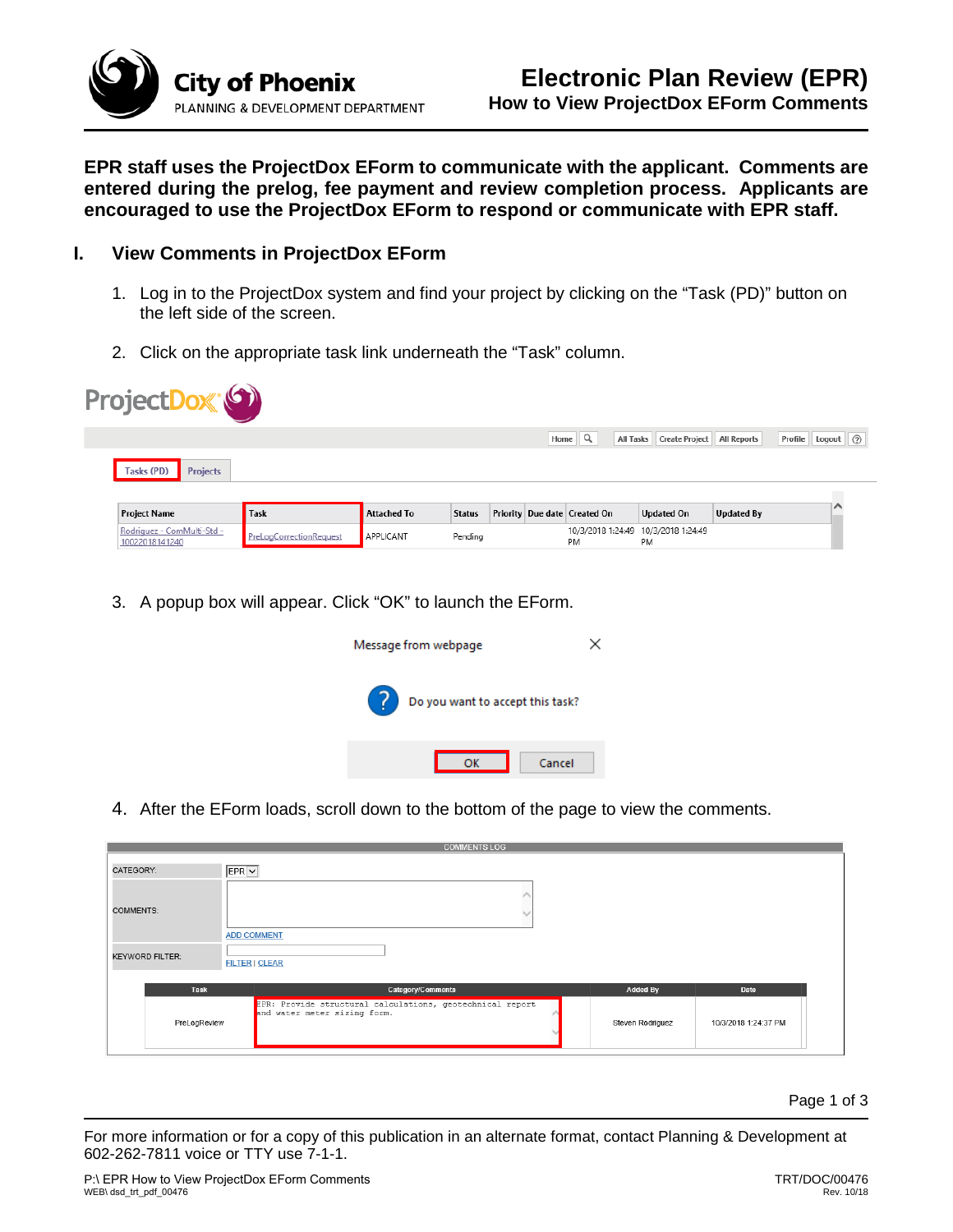## **II. View Comments Using the PDS – Project Comments Detail Report**

- 1. After logging onto the ProjectDox system find your project by clicking on the "Task (PD)" button on the left side of the screen.
- 2. Click on the project name link to access the project home page.

| ProjectDox <sup>®</sup>       |                   |                    |               |  |                                           |                              |                   |                    |
|-------------------------------|-------------------|--------------------|---------------|--|-------------------------------------------|------------------------------|-------------------|--------------------|
|                               |                   |                    |               |  | Home $\mathbb{Q}$<br><b>All Tasks</b>     | Create Project   All Reports |                   | Profile Logout (2) |
| Tasks (PD)<br><b>Projects</b> |                   |                    |               |  |                                           |                              |                   |                    |
| <b>Project Name</b>           | <b>Task</b>       | <b>Attached To</b> | <b>Status</b> |  | Priority Due date Created On              | <b>Updated On</b>            | <b>Updated By</b> | ╭                  |
| 1803805-LPRR                  | ApplicantResubmit | APPLICANT          | Pending       |  | 10/3/2018 1:42:15 10/3/2018 1:42:15<br>PM | PM                           |                   |                    |

3. In the project home page, click on the "Project Reports" button.

| ProjectDox <sup>®</sup>                                                                                                        |  |                                                                    |           |                           |      |          |                                    |                                                |                      |
|--------------------------------------------------------------------------------------------------------------------------------|--|--------------------------------------------------------------------|-----------|---------------------------|------|----------|------------------------------------|------------------------------------------------|----------------------|
| 1803805-LPRR                                                                                                                   |  |                                                                    |           |                           | Home | $\alpha$ | <b>Create Project</b><br>All Tasks | Profile<br>All Reports                         | Logout $\oslash$     |
| Main Contact: 2515641                                                                                                          |  |                                                                    |           |                           |      |          |                                    | <b>Project Reports</b><br><b>Project Tasks</b> | - 12<br>$\copyright$ |
| ◢<br>Expand current   Collapse  <br>□ 1803805-LPRR<br>CHECKLISTS (1 Files - 0 New)                                             |  | Interior Remodel - Doctor's Office<br>Show All Tasks For All Users |           |                           |      |          |                                    |                                                |                      |
| DRAWINGS (60 Files - 0 New)                                                                                                    |  | Task<br><b>Attached To</b>                                         |           | Priority<br><b>Status</b> |      | Due date | <b>Created On</b>                  | <b>Updated On</b>                              | <b>Updated By</b>    |
| SUPPORTING DOCUMENTS (14 Files - 0 New)<br>REFERENCE DRAWINGS (59 Files - 0 New)<br><b>APPROVED PLAN SET</b><br><u>in part</u> |  | ApplicantResubmit                                                  | APPLICANT | Pending                   |      |          | 10/3/2018 1:42:15 PM               | 10/3/2018 1:42:15 PM                           |                      |
|                                                                                                                                |  | $\blacksquare$                                                     |           |                           |      | H        |                                    |                                                | Page 1 of 1          |

4. A window will open within the project home page with several report choices. Click on the icon next to "PDS –Project Comments Detail".

| View         | <b>Report Name</b>                                        | <b>Report Type</b> | <b>Report Description</b>             |
|--------------|-----------------------------------------------------------|--------------------|---------------------------------------|
| Eo           | Current Project - All Emails Sent Detailed Report         | Project            | All Emails Sent Detailed Report       |
| ŧā           | Current Project - All Emails Sent Summary Report          | Project            | All Emails Sent Summary Report        |
| ŧά           | Current Project - All Events Report                       | Project            | Logged Events For a Project By Date   |
| ŧā           | Current Project - All Files Report                        | Project            | All Uploaded Files Report             |
| Eö           | Current Project - All Group Users                         | Project            | All Project Group Users               |
| ŧā           | Current Project - All Uploaded Files with Sheet Sizes     | Project            | All Uploaded Files with Sheet Sizes   |
| Eö           | Current Project - Discussion Board Report Expanded        | Project            | Discussion Board Report               |
| ŧā           | Current Project - Discussion Board Report                 | Project            | Discussion Board Report               |
| Εą           | Current $E_{\overline{13}}$ act - Files Viewed By Date    | Project            | Files Viewed By Date                  |
| ŧā           | Current $\overline{z_{11}}$ ect - Folders Entered By Date | Project            | Folders Entered By Date               |
| Eö           | Current Project - Project Markups Listing                 | Project            | All File Markups Listing              |
| ŧā           | Current Project - Unpublished Files                       | Project            | Unpublished Files                     |
| Fo           | Current Project - Users Entered By Date                   | Project            | Users Entered By Date                 |
| iō.          | Workflow - Checklist Report (Not Met Items Only)          | Workflow           | Checklist Report (Not Met Items Only) |
| Εö           | Workflow - Checklist Report                               | Workflow           | Checklist Report (Met and Not Met)    |
| tā           | Workflow - Department Review Status                       | Workflow           | Department Review Status              |
| Εą           | Workflow - Routing Slip                                   | Workflow           | Workflow Routing Slip                 |
| - 15.        | PDS - Project Comments Detail                             | Project            | All Project Comments Detail           |
| <b>Fa</b>    | PDS - Project Markups Listing                             | Project            | All File Markups Listing              |
| FQ           | PDS - Projects (KIVA-EPR) - Entered                       | Project            | ALL.                                  |
| $\mathbf{H}$ | H                                                         |                    | Page 1 of 1 (20 items)                |